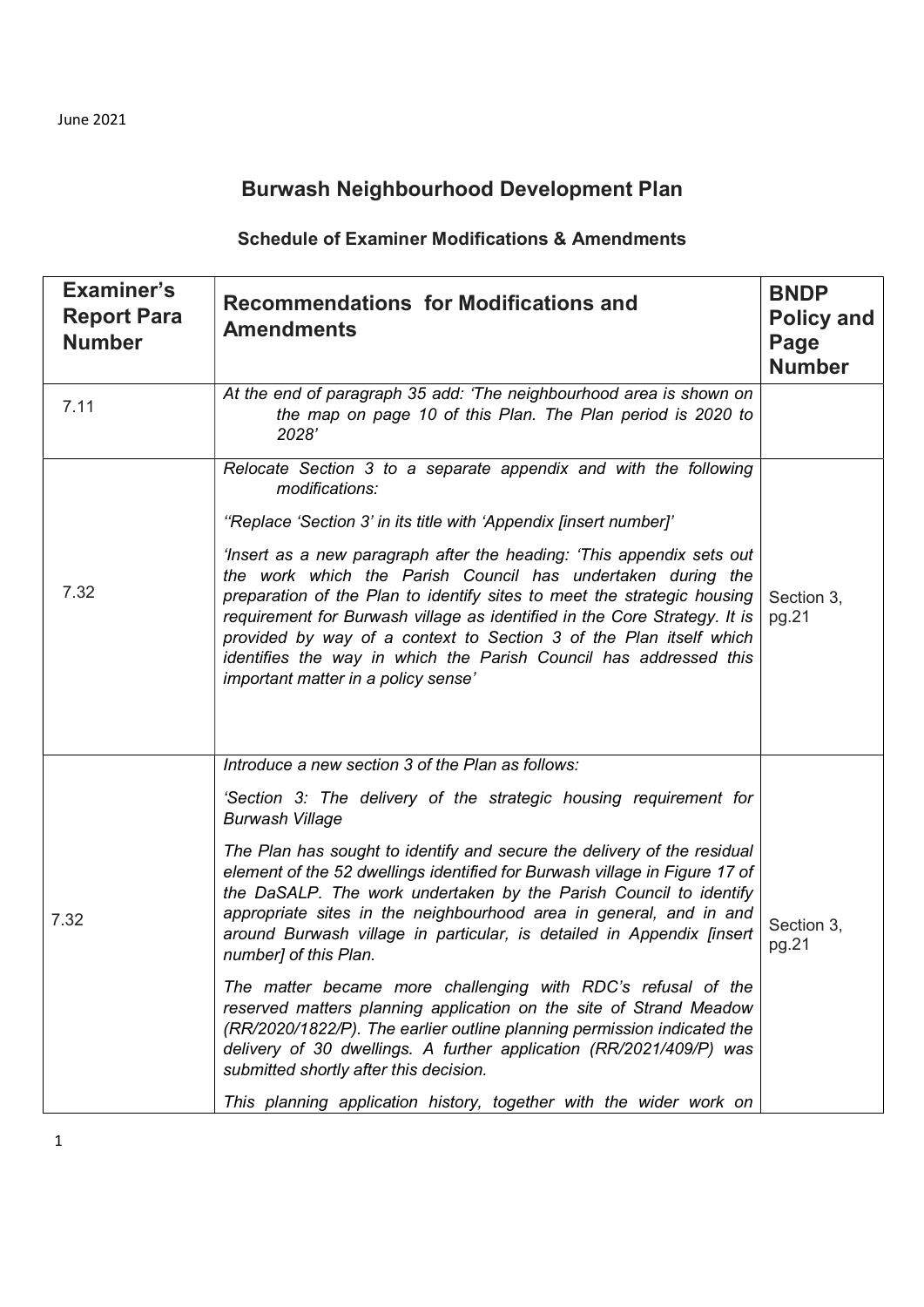|      | assessing potential sites, highlights the challenges in identifying<br>appropriate and deliverable sites in the neighbourhood area. In these<br>circumstances the Parish Council has decided not to allocate sites for<br>development in this Plan. This decision is based on its detailed<br>assessment of the various development site opportunities and the<br>environmental designation in the parish. Nevertheless, the Parish<br>Council recognises that the strategic housing need remains and that it<br>will need to respond to proposals which may come forward to<br>accommodate that need. |      |
|------|--------------------------------------------------------------------------------------------------------------------------------------------------------------------------------------------------------------------------------------------------------------------------------------------------------------------------------------------------------------------------------------------------------------------------------------------------------------------------------------------------------------------------------------------------------------------------------------------------------|------|
|      | In this context the neighbourhood plan acknowledges that, in these<br>circumstances, Policy OVE1 of the DaSALP will be a key factor in the<br>determination of planning application in the parish which seek to<br>address this strategic requirement for new housing. In particular<br>Policies OSS2 and OSS3 of the Rother Core Strategy would have<br>particular significance. For clarity Policy OVE1 of the DaSALP is<br>reproduced below:                                                                                                                                                        |      |
|      | Policy OVE1: Housing supply and delivery pending plans                                                                                                                                                                                                                                                                                                                                                                                                                                                                                                                                                 |      |
|      | Housing sites sufficient to meet the Core Strategy requirement of at<br>least 5,700 net additional homes over the period to 2028 will be met by<br>allocations and other provisions in this Plan and Neighbourhood Plans.                                                                                                                                                                                                                                                                                                                                                                              |      |
|      | No phasing restrictions will be imposed on development allocations,<br>other than for site-specific, normally infrastructure, reasons.                                                                                                                                                                                                                                                                                                                                                                                                                                                                 |      |
|      | Until such time as a Neighbourhood Plan for the relevant settlement<br>with an outstanding Core Strategy housing requirement is in force,<br>planning applications will be favourably considered for development<br>proposals in those settlements where:                                                                                                                                                                                                                                                                                                                                              |      |
|      | İ.<br>they contribute to meeting the housing target for that<br>settlement and accord with the relevant spatial strategy;<br>and                                                                                                                                                                                                                                                                                                                                                                                                                                                                       |      |
|      | the site and development proposals are otherwise<br>ii.<br>suitable having regard to other relevant policies of the<br>Core Strategy, including the considerations in OSS2 and<br>OSS3, and of this Plan'                                                                                                                                                                                                                                                                                                                                                                                              |      |
|      | In the Executive Summary replace sections 6 to 16 with:                                                                                                                                                                                                                                                                                                                                                                                                                                                                                                                                                |      |
| 7.32 | '6. BPC has undertaken a significant amount of work on identifying<br>appropriate and deliverable housing sites in the parish in general and<br>within and on the edge of Burwash Village in particular. This work is<br>summarised in Appendix [insert number]. Taking account of a series of                                                                                                                                                                                                                                                                                                         | Pg.4 |
|      |                                                                                                                                                                                                                                                                                                                                                                                                                                                                                                                                                                                                        |      |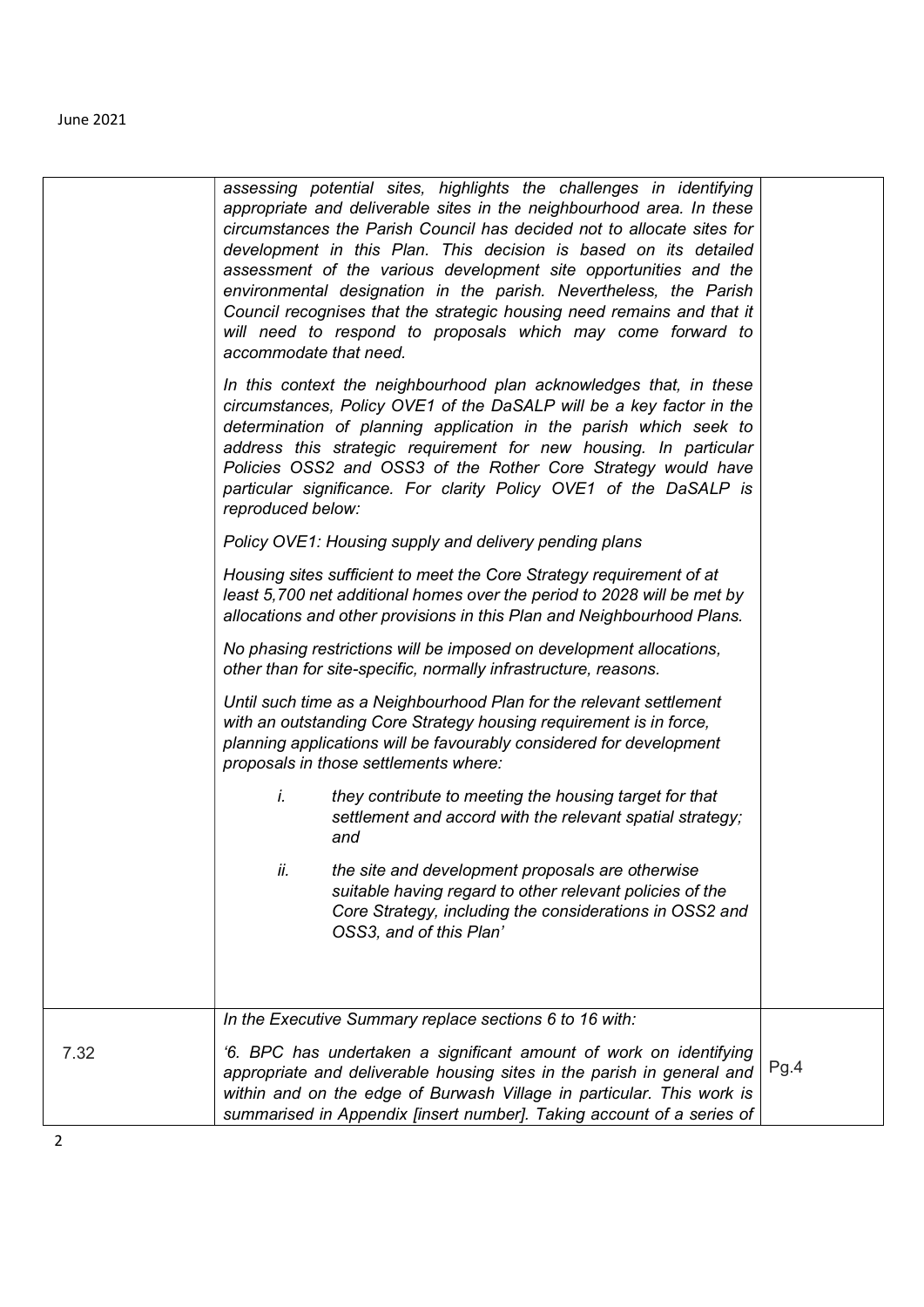|      | environmental and topographical issues the Parish Council has decided<br>not to allocate sites in the Plan.                                                                                                                                                                                                                                                                                                                                                                                                                                                                        |                                         |
|------|------------------------------------------------------------------------------------------------------------------------------------------------------------------------------------------------------------------------------------------------------------------------------------------------------------------------------------------------------------------------------------------------------------------------------------------------------------------------------------------------------------------------------------------------------------------------------------|-----------------------------------------|
|      | 7. Nevertheless, the Parish Council recognises that the strategic<br>housing need remains and the parish will need to respond to proposals<br>which may come forward to accommodate that need. In this context the<br>neighbourhood plan acknowledges that in these circumstances that<br>Policy OVE1 of the DaSALP will be a key factor in the determination of<br>planning applications in the parish which seek to address this strategic<br>requirement for new housing. In particular Policies OSS2 and OSS3 of<br>the Rother Core Strategy would have particular importance. |                                         |
|      | 8. The Parish Council remains committed to playing its part in delivering<br>the strategic housing requirement for the parish as identified in the Core<br>Strategy. It is also committed to exploring other similar proposals to the<br>highly successful Morris Close development in order to provide<br>affordable housing for the community. It will also look into the merits of<br>setting up a vehicle such as a Community Land Trust to assist in the<br>delivery of new homes'                                                                                            |                                         |
|      | Replace 'Development will only be permitted' with 'Development will be<br>supported'                                                                                                                                                                                                                                                                                                                                                                                                                                                                                               |                                         |
|      | Replace 'In particular, development shall:' with 'As appropriate to<br>its scale, nature and location proposals for new development<br>should'                                                                                                                                                                                                                                                                                                                                                                                                                                     |                                         |
| 7.39 | In a) delete 'Need to'                                                                                                                                                                                                                                                                                                                                                                                                                                                                                                                                                             | GP01 Area of<br>Outstanding<br>Natural  |
|      | In b replace 'all' with 'affected'                                                                                                                                                                                                                                                                                                                                                                                                                                                                                                                                                 | <b>Beauty</b>                           |
|      | Add a new criterion to read: 'g) protect the setting of the parish<br>including views into and out of the historic built and<br>landscape setting of the AONB from any area to which the public<br>has access'                                                                                                                                                                                                                                                                                                                                                                     |                                         |
|      | Delete the policy                                                                                                                                                                                                                                                                                                                                                                                                                                                                                                                                                                  |                                         |
| 7.42 | Incorporate the approach as an additional criterion within Policy<br>GP01 (see paragraph 7.37 above).                                                                                                                                                                                                                                                                                                                                                                                                                                                                              | GP02 Views<br>into and from<br>the AONB |
|      |                                                                                                                                                                                                                                                                                                                                                                                                                                                                                                                                                                                    |                                         |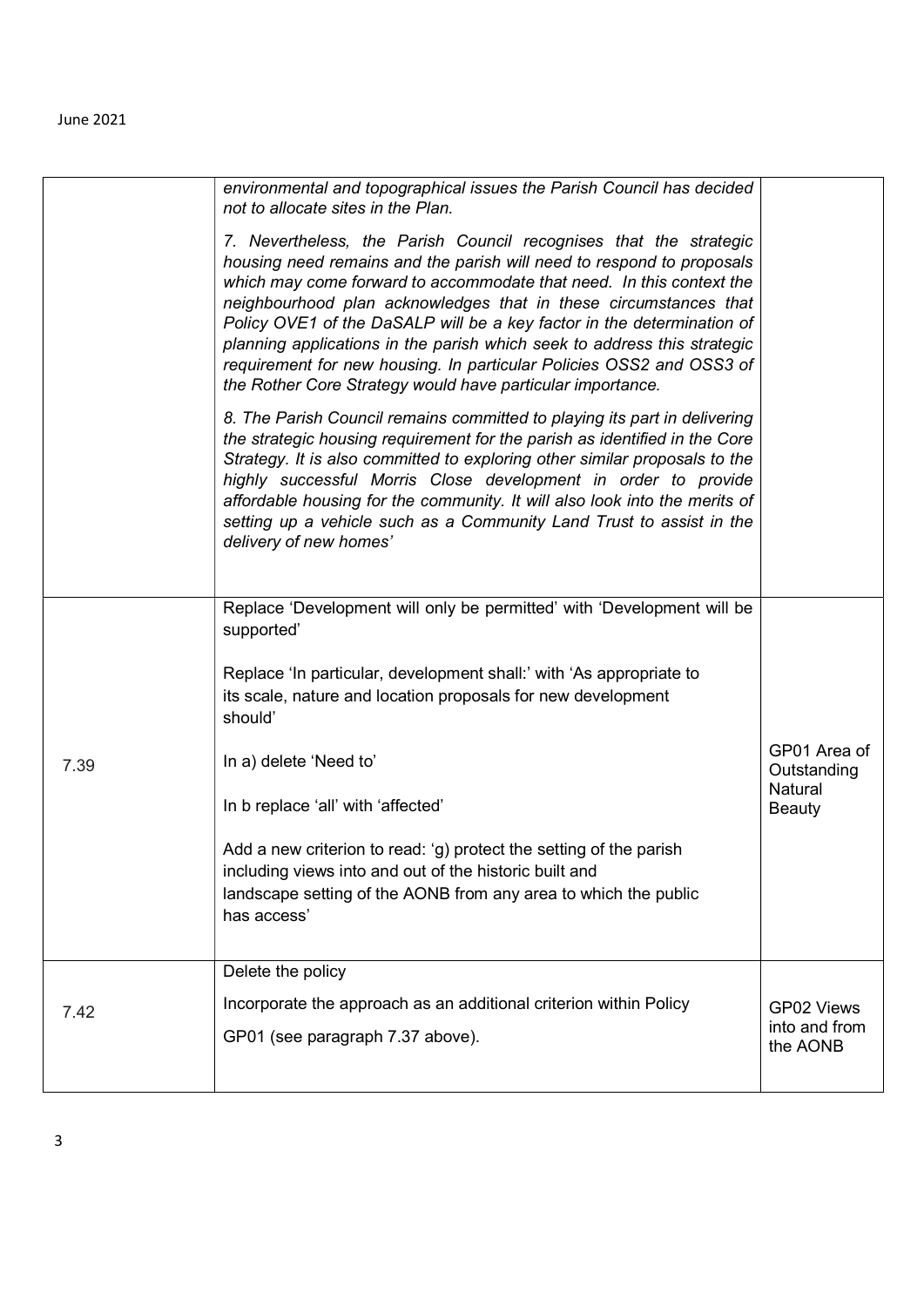|      | In the first part of the policy replace 'will be expected to' with 'should'                                                                                                                    |                           |
|------|------------------------------------------------------------------------------------------------------------------------------------------------------------------------------------------------|---------------------------|
| 7.47 | Delete the second and third parts of the policy.                                                                                                                                               | GP03<br>Heritage          |
|      | Replace the policy with:                                                                                                                                                                       |                           |
|      | 'Development proposals within the development boundaries of Burwash<br>Village, Burwash Weald and Burwash Common will be supported<br>subject to the following criteria:                       |                           |
|      | they respond positively to the form and character of the<br>$\bullet$<br>settlement concerned;                                                                                                 |                           |
| 7.54 | they take account of the topographical setting of the<br>$\bullet$<br>relevant settlement;                                                                                                     |                           |
|      | they respond positively to the historic landscape<br>$\bullet$<br>environment of the wider neighbourhood area and the<br>relevant settlement in particular;                                    |                           |
|      | they meet the requirements for the delivery of affordable<br>$\bullet$<br>housing as set out in Policy DHG1 of the DaSALP;                                                                     | GP04                      |
|      | they bring forward high quality design which takes<br>$\bullet$<br>account of other buildings in the immediate locality of the<br>site concerned;                                              | Development<br>boundaries |
|      | they would not result in an unacceptable impact on the<br>$\bullet$<br>amenities of existing houses within the immediate locality<br>of the site; and                                          |                           |
|      | they included well-designed off street parking spaces<br>$\bullet$<br>and can otherwise be satisfactorily incorporated into the<br>local highway network.                                      |                           |
|      | Development proposals outside the development boundaries of<br>Burwash Village, Burwash Weald and Burwash Common will be<br>assessed against the approach set out in Policy DIM2 of the DaSALP |                           |
|      |                                                                                                                                                                                                |                           |
| 7.57 | In the opening part of the policy replace 'All proposals for development                                                                                                                       | GP05 Design               |
|      | must' with 'As appropriate to their scale, nature and location development                                                                                                                     | Standards                 |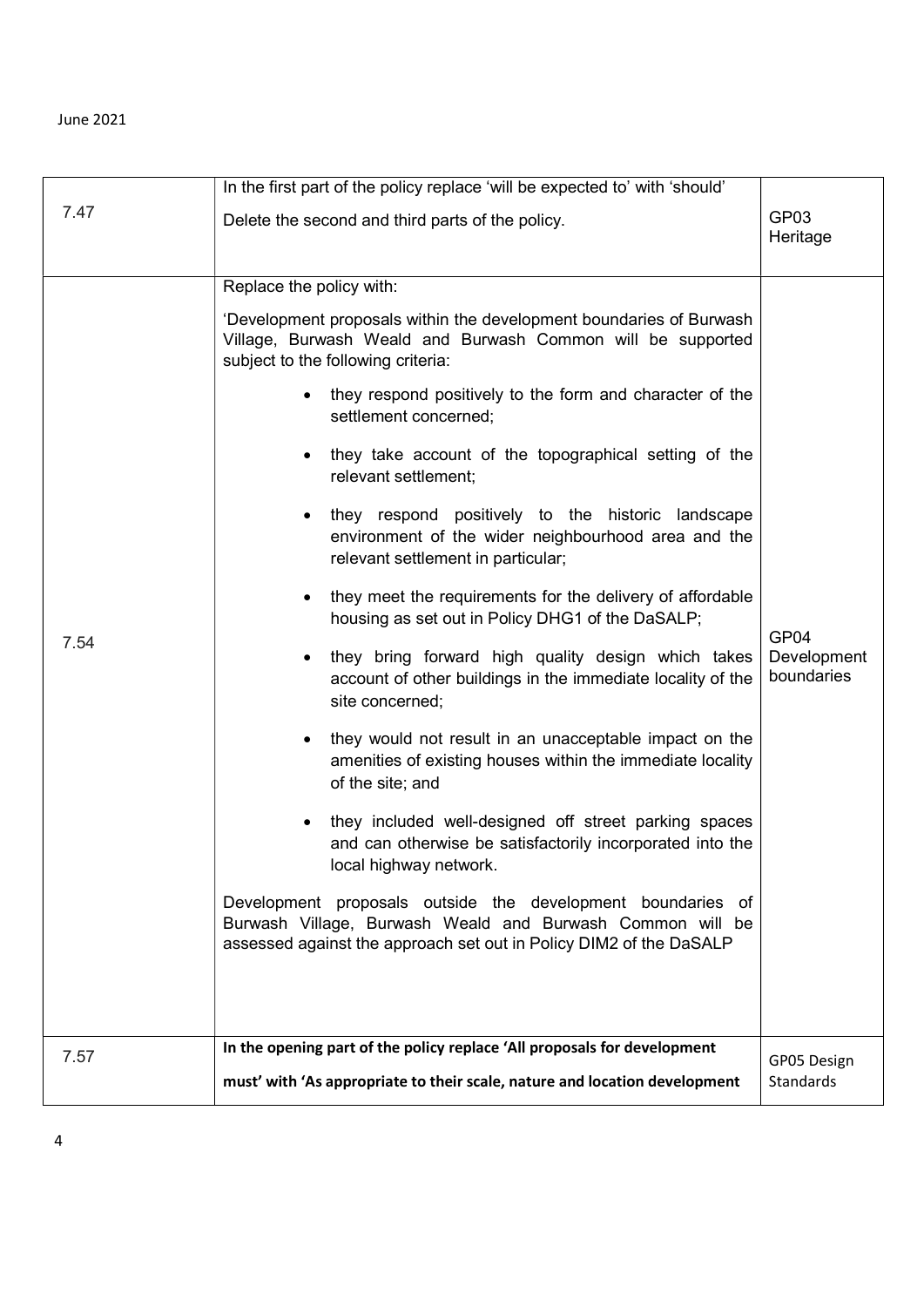|      | proposals should'                                                                                                                                                                                                                                                                                                                              |                                             |
|------|------------------------------------------------------------------------------------------------------------------------------------------------------------------------------------------------------------------------------------------------------------------------------------------------------------------------------------------------|---------------------------------------------|
|      | In c. add 'of buildings in the immediate locality' after 'palette'                                                                                                                                                                                                                                                                             |                                             |
|      | Delete i and j                                                                                                                                                                                                                                                                                                                                 |                                             |
|      | In the final part of the policy replace 'Applicationsthe above'<br>with 'Development proposals which would detract from the local<br>vernacular, distinctiveness and qualities of the three rural<br>settlements or which do not comply with any of the criteria in the<br>first part of this policy which are relevant to the site concerned' |                                             |
|      | Replace the policy with:                                                                                                                                                                                                                                                                                                                       |                                             |
|      | 'The Plan identifies the following open spaces as shown on (insert<br>plan/figure number):                                                                                                                                                                                                                                                     |                                             |
| 7.60 | [List the four open spaces as bullet points]                                                                                                                                                                                                                                                                                                   | <b>GP06 Existing</b><br>open spaces         |
|      | Development proposals which would detract from the attractiveness or the<br>community's use of the identified open spaces will not be<br>supported'                                                                                                                                                                                            |                                             |
| 7.62 | Delete the policy                                                                                                                                                                                                                                                                                                                              | GP07 New<br>Open Space,<br>pg.              |
|      | In the opening part of the policy replace 'All new development'<br>with 'As appropriate to their scale, nature and location<br>development proposals'                                                                                                                                                                                          |                                             |
| 7.64 | In d replace 'sustainable urban drainage' with 'sustainable<br>drainage systems'<br>Delete the final paragraph of the policy                                                                                                                                                                                                                   | GP08<br>Sustainable<br>development<br>pg.   |
| 7.66 | Delete the policy                                                                                                                                                                                                                                                                                                                              | <b>HO01</b><br>Housing<br>tenure and<br>mix |
| 7.68 | Delete the policy                                                                                                                                                                                                                                                                                                                              | HO02 Rural<br>exception<br>sites            |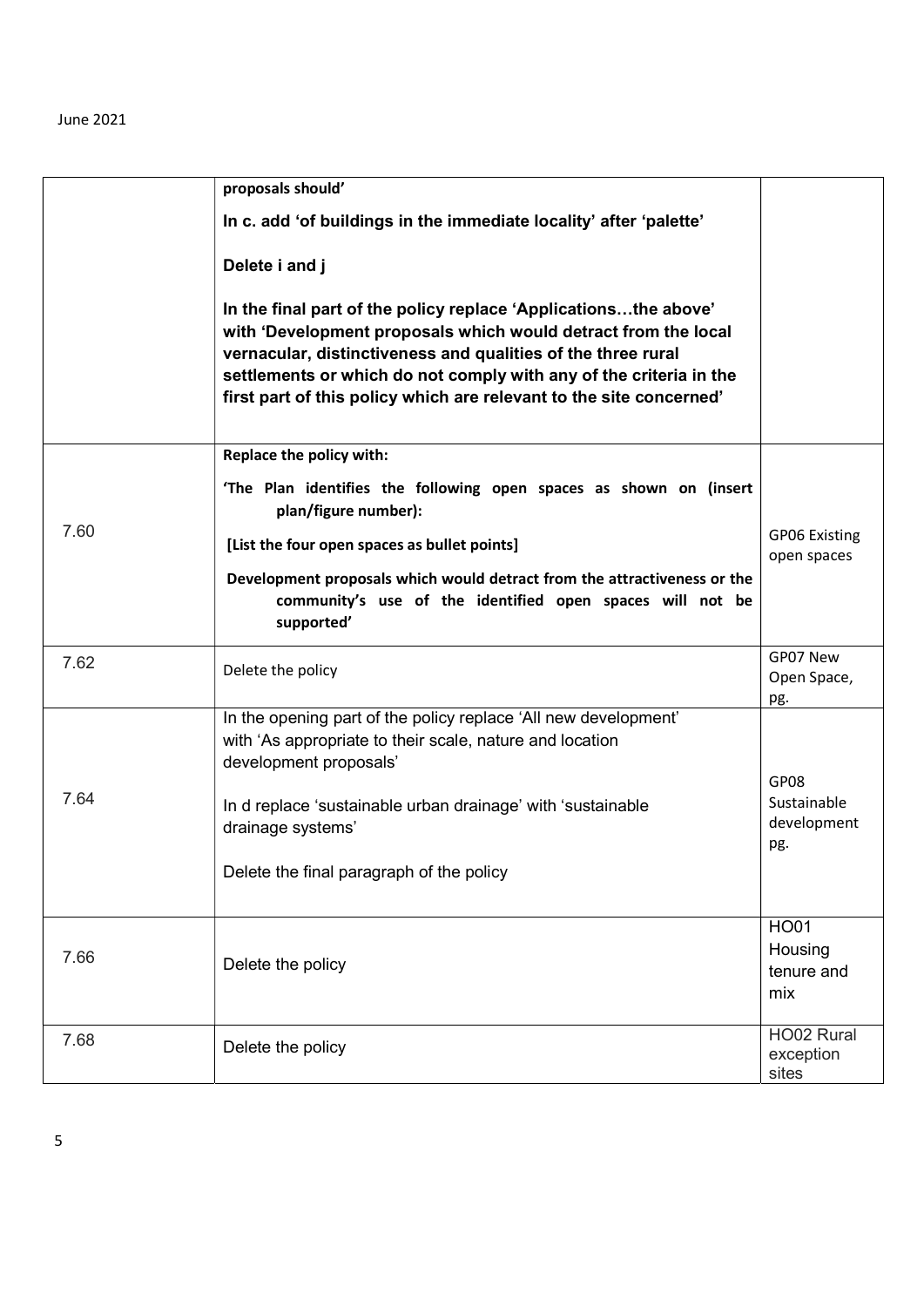|      | In the first paragraph replace 'will be expected to' with 'should'                                                                                                                                                                               |                                                                             |
|------|--------------------------------------------------------------------------------------------------------------------------------------------------------------------------------------------------------------------------------------------------|-----------------------------------------------------------------------------|
| 7.71 | Replace 'to existing development' with 'on ecosystems<br>or<br>biodiversity'                                                                                                                                                                     | EN <sub>01</sub><br>Land<br>management                                      |
|      | Replace 'Development shall' with 'Development proposals should'                                                                                                                                                                                  |                                                                             |
| 7.74 | Reposition the second sentence of the policy to the end of the policy<br>(and as a separate paragraph. In doing so replace 'All developments'<br>with 'As appropriate to their scale, nature and location development<br>proposals'              | EN02 Natural<br>environment<br>protection                                   |
|      | Replace the policy with:                                                                                                                                                                                                                         |                                                                             |
| 7.76 | 'Development proposals should avoid any unacceptable impact on<br>footpaths and bridleways and/or incorporate them sensitively into their<br>layouts.                                                                                            | EN <sub>03</sub><br>Green<br>infrastructure:<br>footpaths and<br>bridleways |
|      | As appropriate to the site concerned development proposals should<br>safeguard existing pedestrian links to other settlements and facilities in<br>the parish'                                                                                   |                                                                             |
|      | In the first part of the policy replace 'New developmentstatus of the                                                                                                                                                                            |                                                                             |
|      | three villages' with 'New development proposals should respect the                                                                                                                                                                               | Policy<br><b>EN04</b>                                                       |
| 7.80 | dark skies environment of the three villages'                                                                                                                                                                                                    | Dark skies                                                                  |
|      | Delete the second part of the policy                                                                                                                                                                                                             |                                                                             |
|      |                                                                                                                                                                                                                                                  | EN05 Historic                                                               |
| 7.82 | Delete the policy                                                                                                                                                                                                                                | landscape<br>environment                                                    |
|      | Replace the policy with:                                                                                                                                                                                                                         |                                                                             |
| 7.84 | 'Where appropriate, development proposals should incorporate an<br>integrated sensitive landscape scheme which is complementary to the<br>High Weald AONB in general, and to the landscape character in its<br>immediate location in particular' | <b>EN06</b><br>Integration of<br>landscaping                                |
|      | Replace the first part of the policy with:                                                                                                                                                                                                       | <b>IN01</b>                                                                 |
| 7.86 | 'As appropriate to their scale, nature and location development                                                                                                                                                                                  | Pedestrian                                                                  |
|      | proposals should incorporate design features to assist with                                                                                                                                                                                      | Safety                                                                      |

6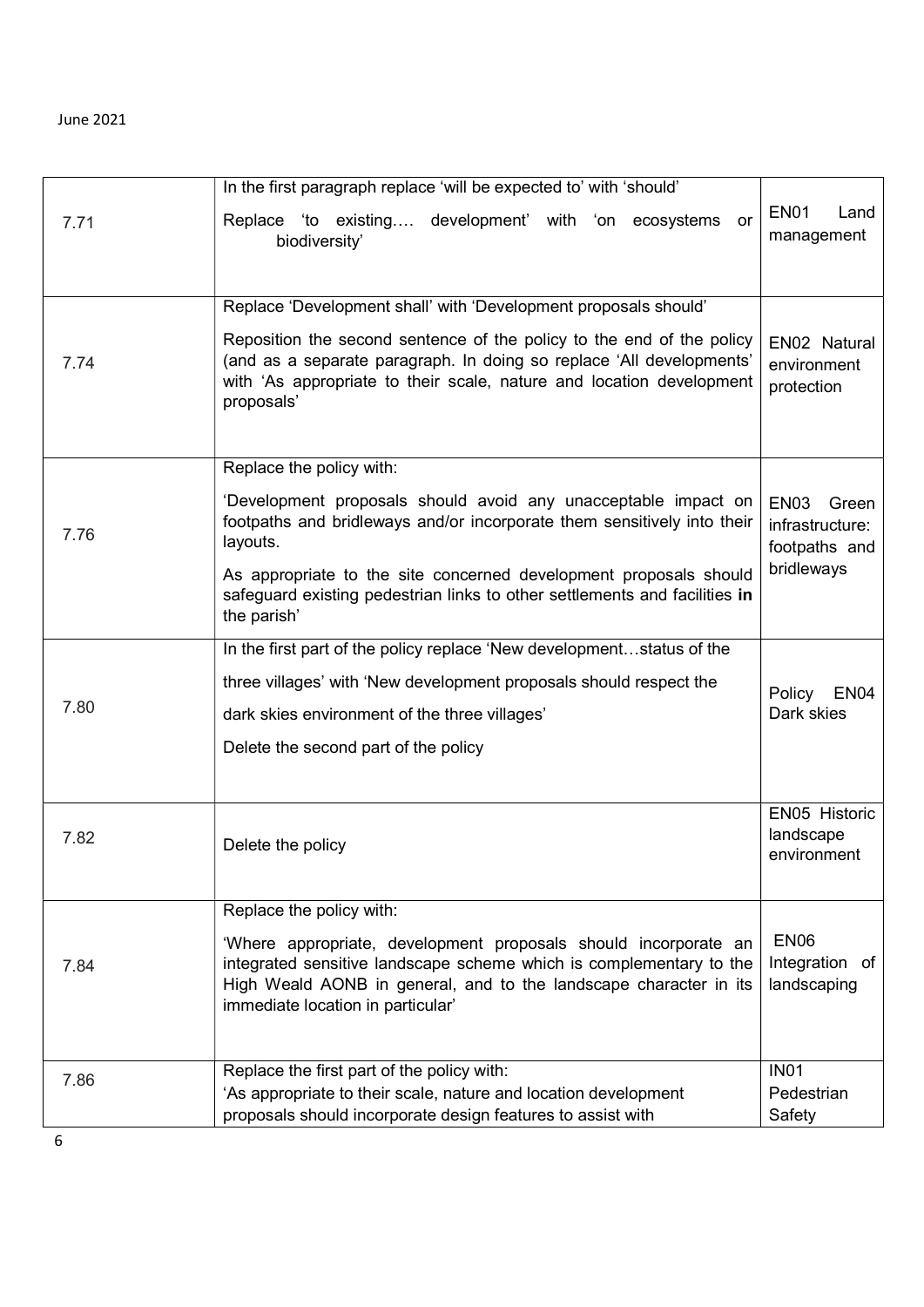|      | pedestrian movement and safety in the parish. In particular<br>development proposals should address the following matters:'<br>At this point insert a)-c) from the submitted policy with the following<br>grammatical modifications:<br>In a) replace 'Incorporates' with 'the incorporation of'<br>In b) replace 'Integrates' with 'their integration'<br>In c) replace 'Retains or improves' with 'the retention or<br>improvement' |                                                  |
|------|---------------------------------------------------------------------------------------------------------------------------------------------------------------------------------------------------------------------------------------------------------------------------------------------------------------------------------------------------------------------------------------------------------------------------------------|--------------------------------------------------|
|      | Replace the first part of the policy with:                                                                                                                                                                                                                                                                                                                                                                                            |                                                  |
|      | 'Development proposals should provide well-designed off street parking                                                                                                                                                                                                                                                                                                                                                                |                                                  |
| 7.90 | arrangement in general, and within the Burwash Conservation Area in<br>particular'                                                                                                                                                                                                                                                                                                                                                    | <b>IN02 Parking</b>                              |
|      | In the second part of the policy replace 'fails' with 'fail' and delete<br>'generally'                                                                                                                                                                                                                                                                                                                                                |                                                  |
|      | Replace the policy with:                                                                                                                                                                                                                                                                                                                                                                                                              |                                                  |
|      | 'Proposals for the development of new businesses within the<br>three development boundaries will be supported where they<br>otherwise comply with the criteria in Policy GP04 of this Plan.                                                                                                                                                                                                                                           |                                                  |
|      | Proposals for the development of new businesses outside the<br>three development boundaries will be supported subject to the<br>following criteria:                                                                                                                                                                                                                                                                                   |                                                  |
|      | the development will sustain the local economy;                                                                                                                                                                                                                                                                                                                                                                                       | <b>IN03</b><br>Supporting<br>businesses<br>pg.33 |
| 7.94 | b. the development is in keeping with the character of the area<br>and minimises visual impact through sensitive siting and design;                                                                                                                                                                                                                                                                                                   |                                                  |
|      | c. the development does not have an unacceptable impact on<br>the amenities of neighbouring properties;                                                                                                                                                                                                                                                                                                                               |                                                  |
|      | d. the development minimises its impact on the wider character<br>of the High Weald AONB; and                                                                                                                                                                                                                                                                                                                                         |                                                  |
|      | e. the development can be satisfactorily accommodated in the<br>local highway network and will promote sustainable transport'                                                                                                                                                                                                                                                                                                         |                                                  |
|      |                                                                                                                                                                                                                                                                                                                                                                                                                                       |                                                  |